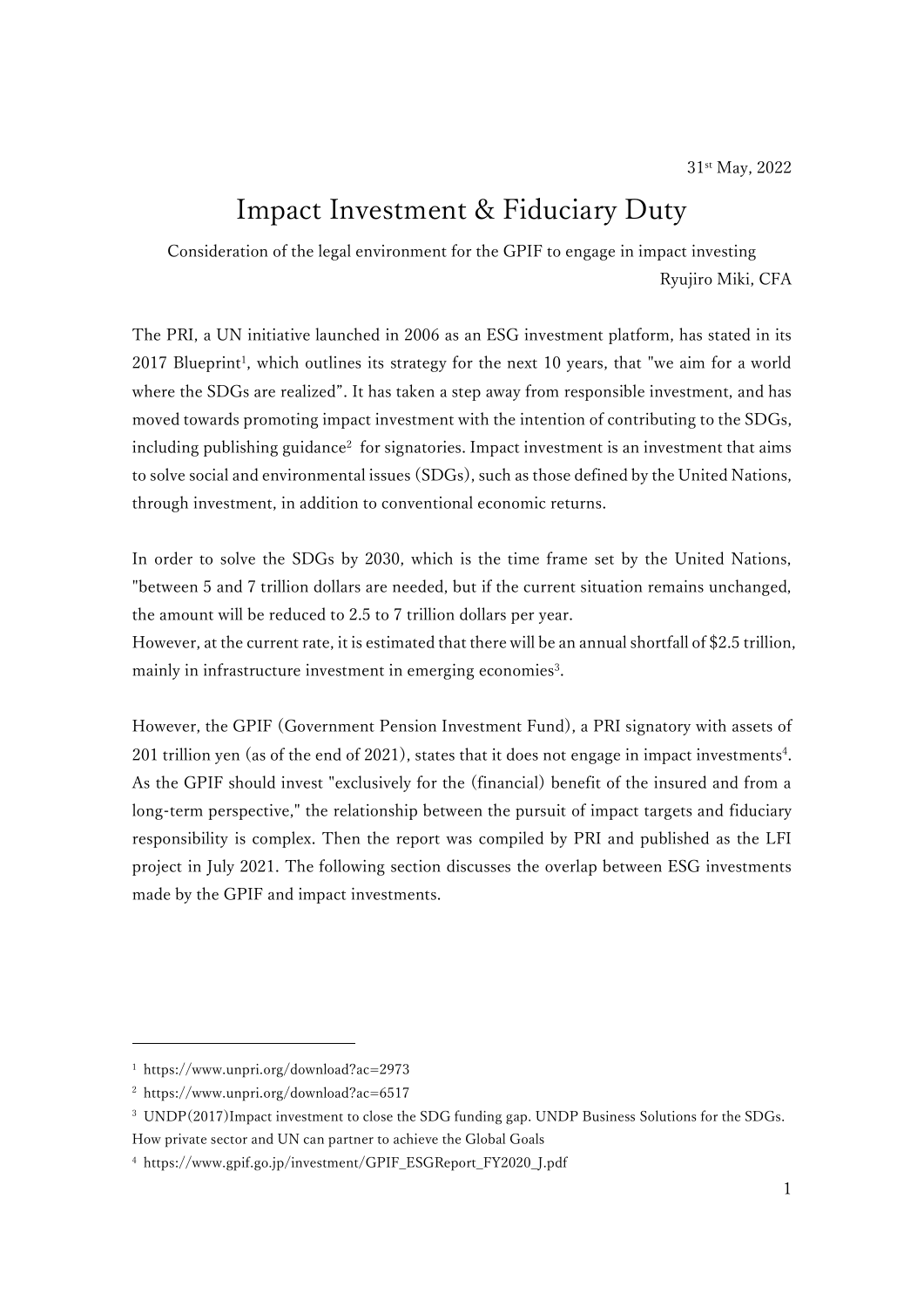### Table of Contents

- 1.The evolution from ESG investment to impact investment
- 2.PRI's consolidation of "impact investing and fiduciary responsibility".
- 3.GPIF's approach to ESG investment and the SDGs
- 4. Japan's legal and regulatory framework for fiduciary responsibility
- 5. Personal proposal on the future direction

#### 1.1 The evolution from ESG investment to impact investment

Pension funds in Japan have until now been positioned as fulfilling one of the functions of a welfare scheme. However, since the Abe Administration's Growth Strategy redefined a pension fund as an "asset owners" which is an institutional investor, they are now expected to play a role at the top of the investment chain. The role is to influence the way business activities are conducted through asset management in order to protect the interests of beneficiaries from negative externalities, such as environmental and social damage caused by business activities. The compatibility between long-term economic stability and sustainable livelihoods, which is a precondition for the interests of beneficiaries (especially future generations), is now threatened by, for example, increasing climate change risks, loss of biodiversity, growing inequality, lack of gender diversity and dysfunctional corporate boards of management. Beneficiaries' livelihoods would not be possible without the sustainability of the environment and the various mechanisms that make up society. Pension funds, as institutional investors, are therefore increasingly required to evolve their investments in line with the changing role expected of asset owners, while adhering to the principle of fiduciary responsibility, in order to safeguard the environmental and social sustainability under threat.

Globally, the number of asset managers who have signed up to the Principles for Responsible Investment (PRI)<sup>5</sup>, has increased rapidly in recent years. Academic research has not yet established whether ESG investment improves long-term returns, but it is believed to have a risk-reducing effect. Accordingly, ESG considerations have become an industry standard in asset manager practice, as asset owners and other clients increasingly demand that ESG considerations are taken into account in the management of their assets<sup>6</sup>. The Global Sustainable Investment Alliance (GSIA), which aggregates global ESG investment balances, has announced that by 2020, total global ESG investment will amount to USD 35.3 trillion, a

<sup>5</sup> https://www.unpri.org/download?ac=10971

<sup>6</sup> From Russell Investments 2021 ESG Manager Survey

https://russellinvestments.com/jp/blog/2021-annual-esg-manager-survey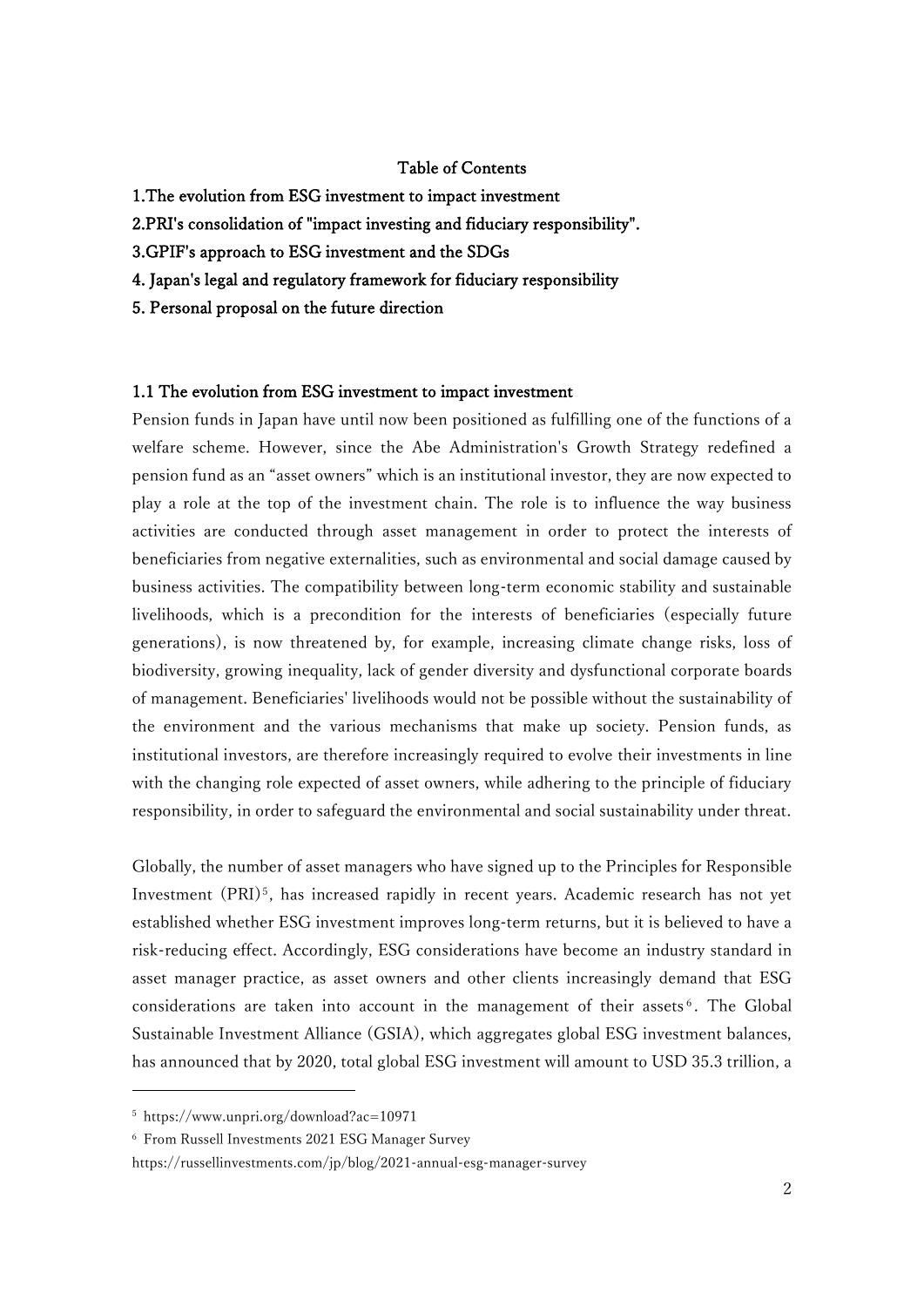55% increase on the 2016 total. This represents 35.9% of all assets under management of the institutional investors surveyed and is on the rise. This means that approximately 40% of all global assets under management now fall into ESG investments.

The PRI's promotion of the Principles for Responsible Investment has thus taken a giant leap forward in a quarter of a century to over 4000 institutional investors signing on. "It is not the same as ethical investment, socially responsible investment or impact investment<sup>7"</sup>, the PRI states that it will "promote impact integration", as it will not be fulfilling its responsibility to invest responsibly unless the actions of investee companies actually move in the direction of contributing to the SDGs<sup>8</sup>.





Source: Global Sustainable Investment Alliance 2021 "GLOBAL SUSTAINABLE INVESTMENT REVIEW 2020"

Impact investing is "investment that is intended to generate positive and measurable social and environmental impacts simultaneously alongside economic returns. Investment decisions are based on a three-dimensional assessment of risk, return and impact." The four elements of impact investment:

<sup>7</sup> Principles for Responsible Investment (2018) p4

<sup>8</sup> Interview with PRI board member, ESG investment in 2022 - focus on impact and fulfil your responsibilities, Nikkei ESG. Jan. 19th 2022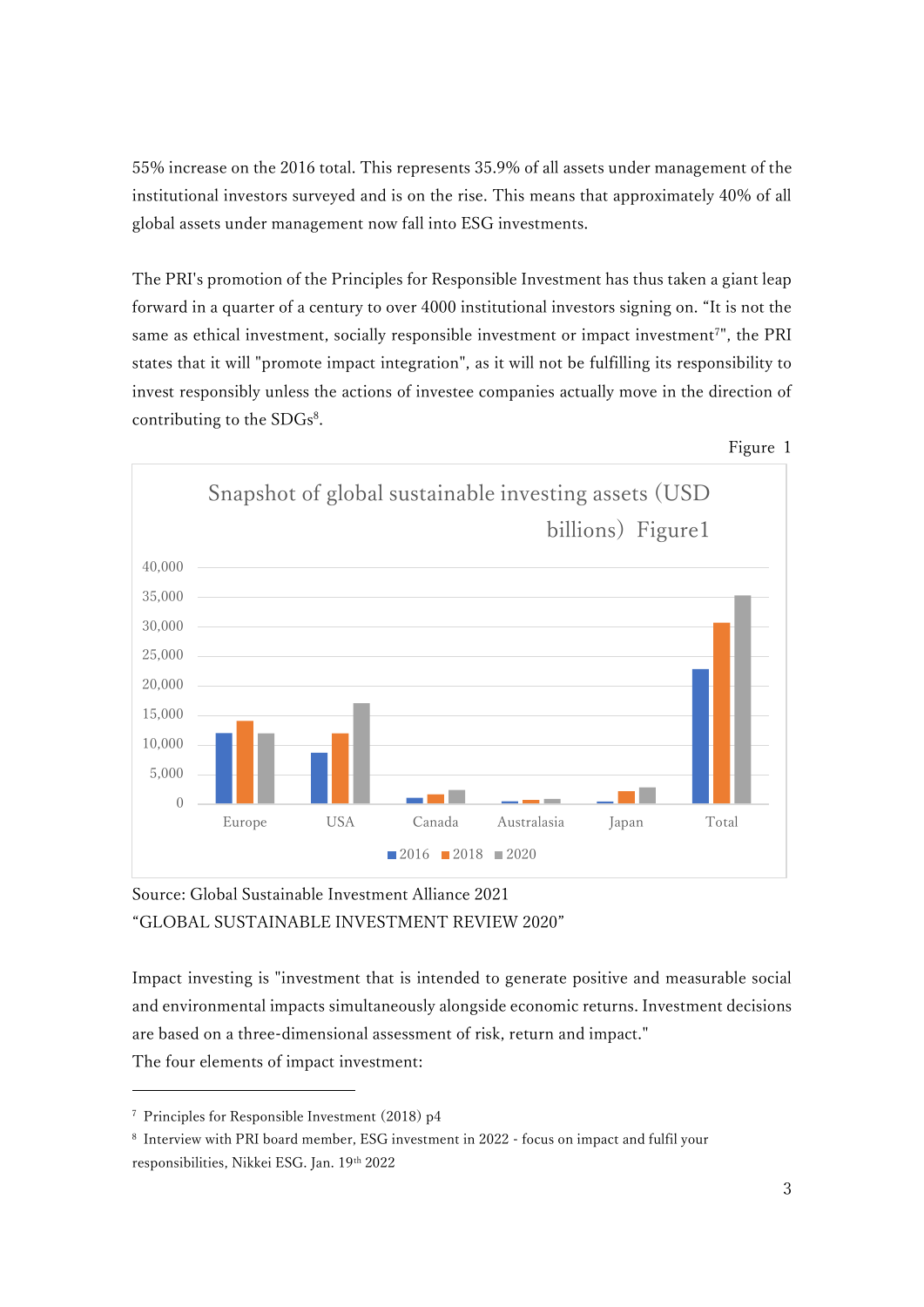- (1) Intentionality
- (ii) Financial Returns
- (iii) Range of asset classes
- (iv) Impact Measurement (social impact assessment)<sup>9</sup>

ESG investments aim to reduce long-term risk and maximise returns, whereas impact investments have the explicit intention of addressing specific social issues. ESG investment is a framework that aims to improve economic returns in the "two dimensions of risk-return". In other words, the logic is not to invest for social impact, but to invest in companies that are environmentally, socially and governance-conscious, which will generate higher returns in the long term. Impact investment, on the other hand, is a three-dimensional framework with the intention of solving specific social issues (to varying degrees).



Source: Based on "Allocating for Capital" by G8 Social Impact Investment Task Force, Japanese National Advisory Committee for GSG devised this chart<sup>10</sup>

Previously, impact investment has been small-scale investments in private equity, private debt and other forms of funding for unlisted companies and community projects to solve social issues, and it has been practically difficult for institutional investors, including large pension funds, to engage in such investments in terms of liquidity and transparency. In recent years,

<sup>9</sup> SIIF Fumi Kanno, CFA Japan webinar, 'Introduction to impact investing - latest global and domestic trends' (11.5.2020).

<sup>10</sup> https://impactinvestment.jp/user/media/resources-pdf/impact\_investment\_report\_2019.pdf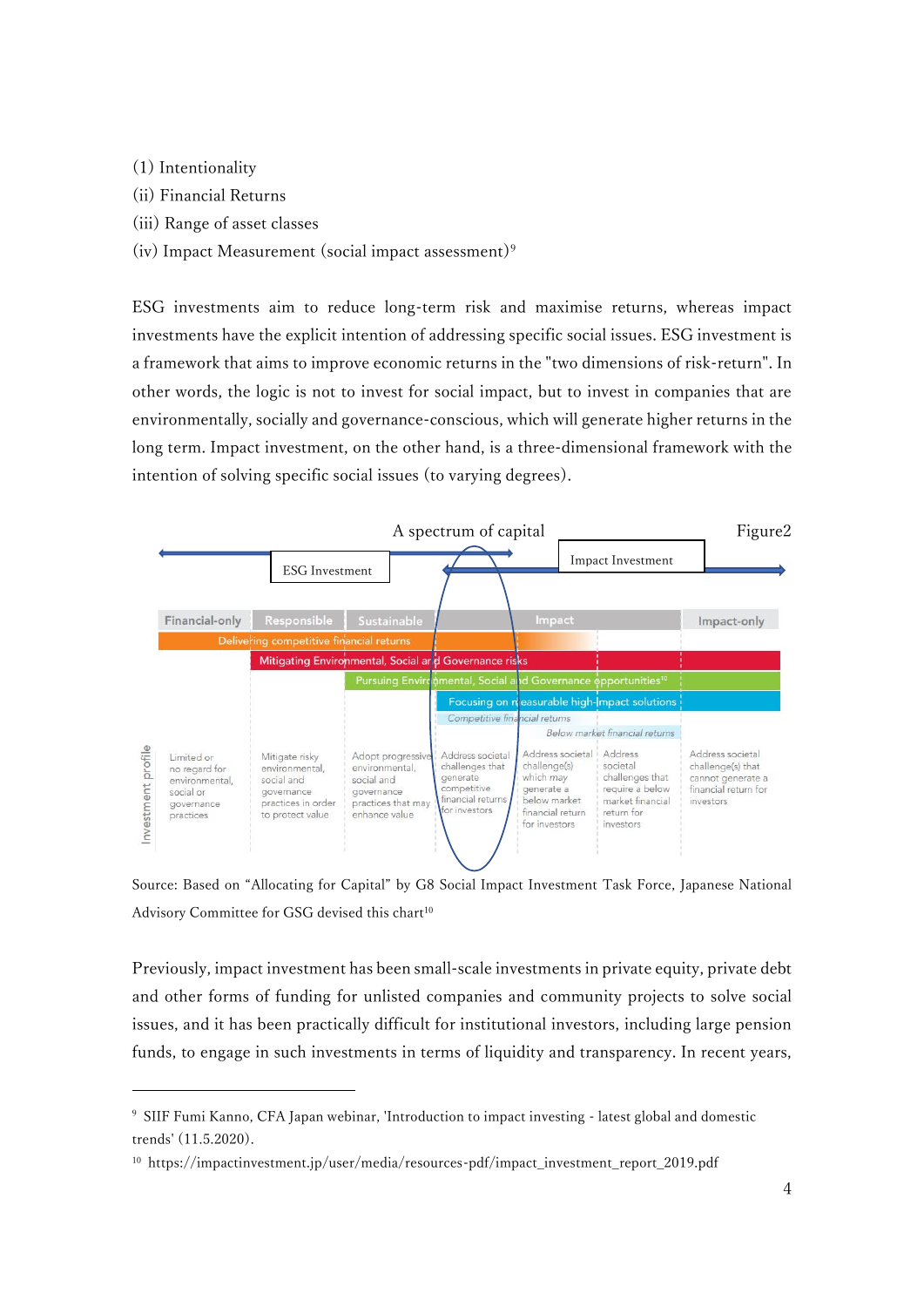however, there has been a gradual increase in large-scale impact investments, mainly by asset managers in Europe and the US, using green bonds, social bonds and sustainability bonds, which are newly introduced to the capital markets as bond investments, and listed equities as equity investments, also known as mainstream impact investments<sup>11</sup>. This has opened the way for long-term investment in companies that are working to achieve a sustainable society on a global scale with regard to social issues that contribute to the achievement of the SDGs, such as climate change and water conservation, which need to be addressed on a global scale.

The GSG (Global Steering Group for Impact Investment) Japanese National Advisory Committee, established to promote ESG investment, classifies ESG investment and impact investment as shown in Figure 2. ESG investment and impact investment are adjacent concepts, the key point being that impact investment is an investment that also pays attention to social issues and aims to achieve both social outcomes and economic returns. The difference between ESG investment and impact investment is that while the ultimate objective of ESG investment is to maximise economic returns, impact investment evaluates social returns, or impact, quantitatively and qualitatively. However, a closer look at Figure 2 shows that ESG investment and impact investment overlap in some areas. In other words, some ESG investments generate market-competitive economic returns while at the same time providing environmental and social returns, i.e. they are sustainability impact investments.

The SDGs, unanimously adopted at the UN Summit in 2015, are globally agreed goals to address pressing global challenges such as poverty, hunger, energy, climate change and peaceful societies. SIIF (Social Innovation Institute Foundation in Japan) Kanno summarises IFC (International Finance Corporation) data as follows: "ESG investment alone is not sufficient to achieve the SDGs, and impact investment is expected to make a significant contribution:

1) SDGs as goals: IFC estimates that the SDGs are being used as a universal framework to assess impact, but that \$2.6 trillion is insufficient to achieve the five main goals, and governments and international organisations are promoting the use of private capital.

2) Business opportunities from the SDGs: The IFC estimates that the economic value of SDG-related businesses is approximately USD 12 trillion per year, and it is necessary not only to link existing businesses to the SDGs but also to create and expand new businesses that contribute to solving social and environmental challenges.

3) Investment opportunities through the SDGs: Individual investors, especially millennials

<sup>11</sup> PRI, Impact Investing Market Map, 2018 <https://www.unpri.org/download?ac=5426>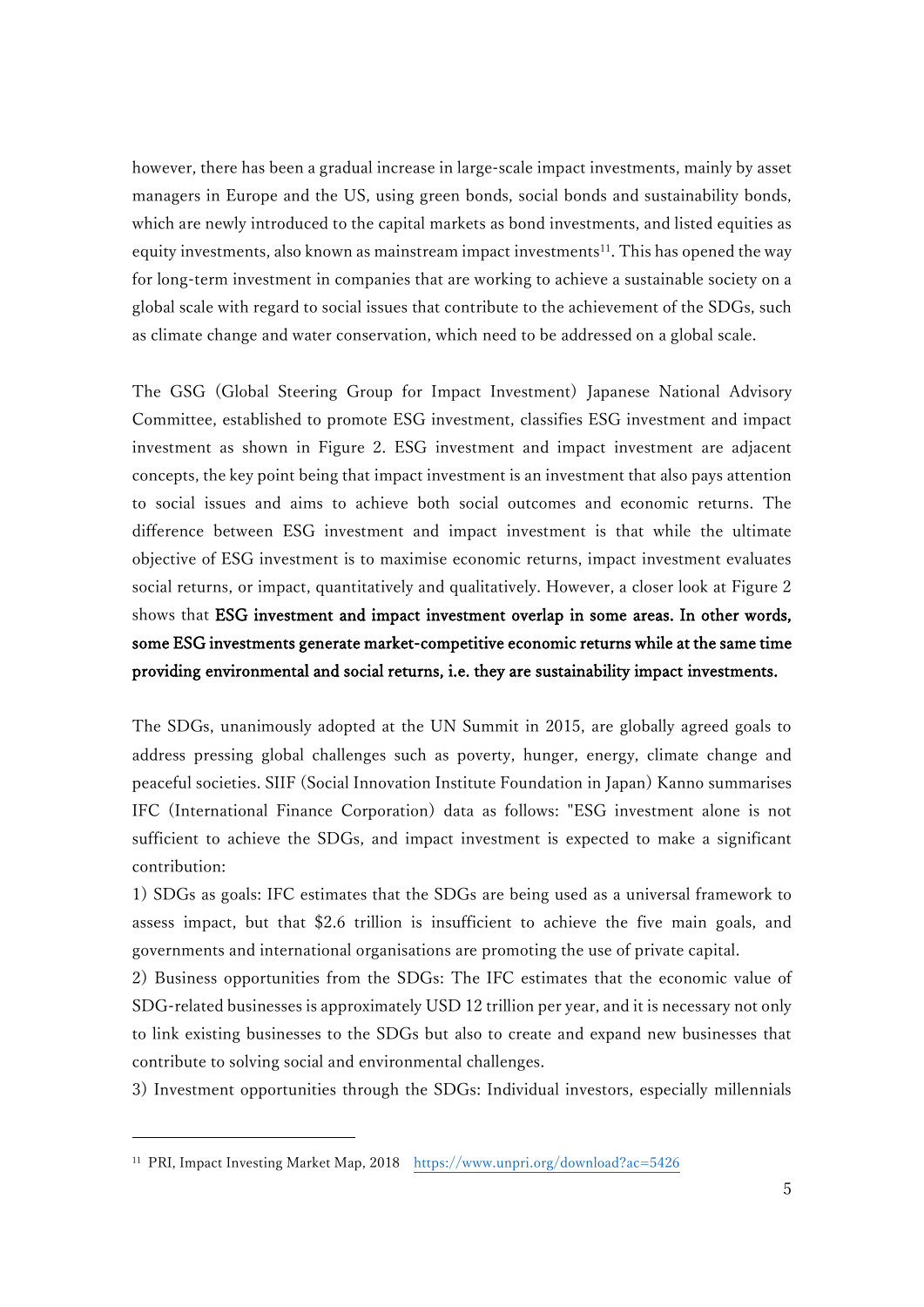and Gen Z, are becoming increasingly impact-oriented, while institutional investors are seeking to discover new investment opportunities. There is a need for financial products that contribute to increasing the impact of new businesses that help solve social and environmental challenges<sup>12</sup>.

In corporate financing, investors have the power to influence private companies to change their behaviour, which in turn drives them to shift to sustainable business models. In fact, an increasing number of companies listed on the Prime Market of the Japanese stock exchange are now discussing their medium to long-term plans for enterprises in relation to the SDGs, and engagement with institutional investors is increasingly focusing on how the companies in which they invest can contribute to the SDGs. This is because the SDGs expect private companies as the main actors in solving social issues, and if each company takes on business activities that are appropriate for their company among the 17 SDGs, this will create 'shared value'. This will lead to a sustainable increase in corporate value, which in turn will lead to a higher long-term return on investment for investors.

Many institutional investors actually want to include the SDGs in their investment perspectives, and asset managers are increasingly aware of the importance of SDG-oriented investment. For example, an investor survey in Share Action's 2016 Transforming our world through investment found that many institutional investors recognised the importance of the SDGs, stating that "following the SDGs is not only good for their reputation, but also improves their investment returns<sup>13"</sup>. 95% of respondents plan to undertake SDG-related engagement, 84% intend to allocate funds to investment projects to achieve the SDGs and 89% support regulatory reforms to achieve the SDGs.

The UNDP (United Nations Development Programme) is promoting an initiative called 'SDG Impact<sup>14</sup>', which aims to organise and certify investment criteria that contribute to the achievement of the SDGs in order to increase the flow of private capital towards the achievement of the SDGs. The first pillar, 'Impact Management', is a set of measurement and management criteria that investors can refer to when making investments to realise the SDGs, and when they do so, they are issued with an 'SDG Impact' seal. The second Pillar, 'Impact Intelligence' is an investor publication developed by the UNDP Secretariat in each country

<sup>&</sup>lt;sup>12</sup> SIIF Fumimi Kanno, Japan CFA Association webinar, 'Introduction to Impact Investment - Latest Trends in the World and Japan', 11 May 2020

<sup>13</sup> https://baringfoundation.org.uk/blog-post/transforming-our-world-through-investment/

<sup>14</sup> https://www.jp.undp.org/content/tokyo/ja/home/sdg-impact.html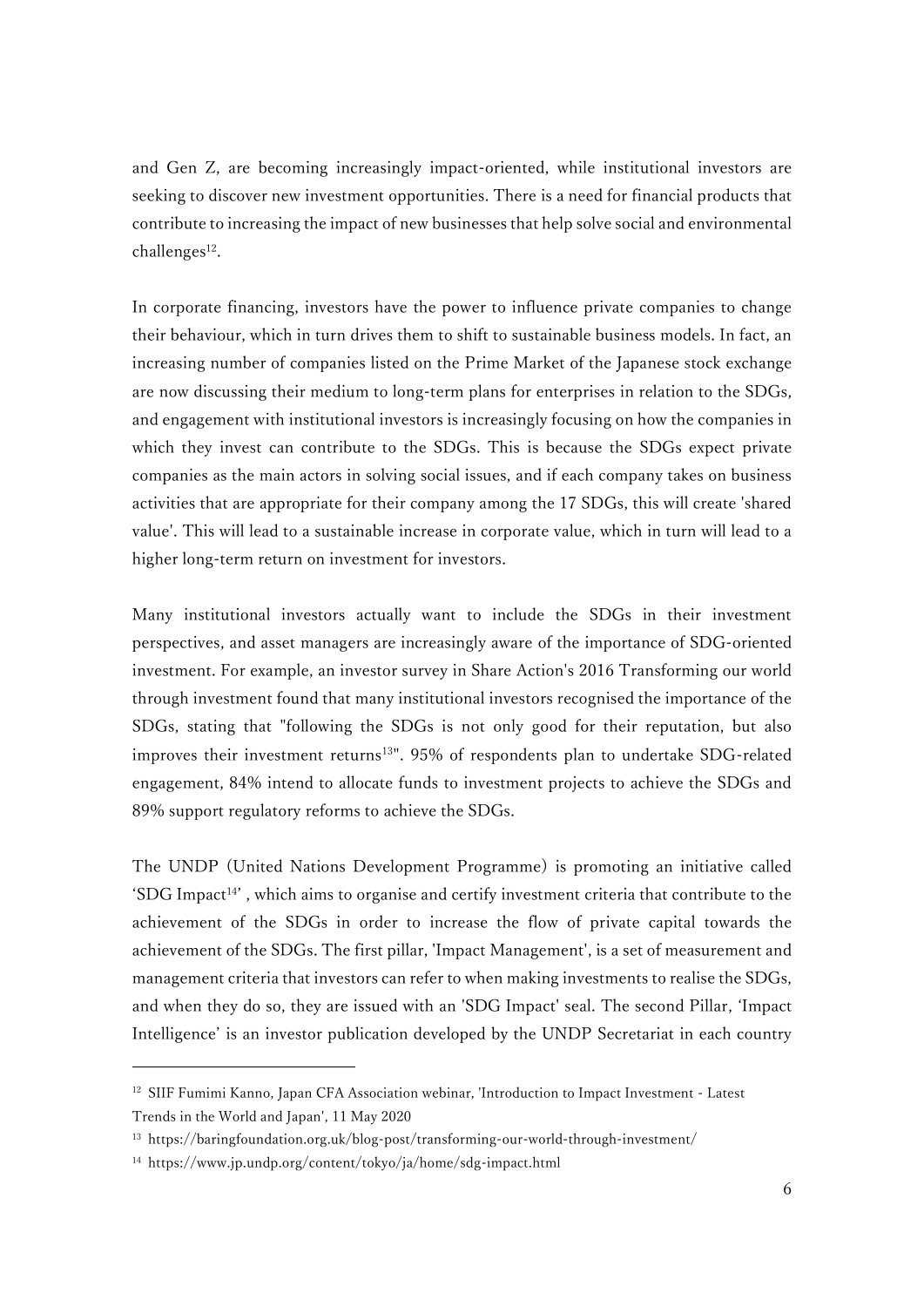that focuses on a sector, region or other theme in that country. The third pillar, 'Impact Facilitation', is a networking initiative in which the UNDP Secretariat matches SDG investors with investee companies, bringing them together.

The PRI, which promotes impact investing, published a booklet, "The SDG Investment Case", in 2017 to address the question of why the SDGs are relevant to institutional investors. The SDGs clearly define what these social goals are. Five points are listed as answers to why the SDGs should be taken into account:

- i) The SDGs are a globally recognised sustainability framework
- ii) Macro risks: the SDGs force 'universal owners' to consider
- iii) Macro opportunities: the SDGs drive global economic growth
- iv) Micro risks: the SDGs are a framework of risks
- v) Micro opportunities: the SDGs guide capital allocation

The SDGs are globally recognised common goals to 2030. As a universal owner, failure to achieve the SDGs will inevitably have a negative impact on its portfolio, as it will adversely affect all countries and industries and lead to macro-financial risks. Conversely, achievement of the SDGs will lead to global economic growth and ultimately to higher portfolio returns. In the micro context, the SDGs are also a risk framework, whereby external dis-economic costs, such as environmental damage, are bounced back to the company. Conversely, growth opportunities for companies that contribute to sustainability will increase with the achievement of the SDGs, which will lead to higher returns in all asset classes.

Impact investing is also said to be of growing interest to retail investors as the presence of Millennials and Gen Z investors grows. The SIIF, the secretariat of the GSG Japanese National Advisory Committee, has been continuously monitoring public awareness of impact investing and interest in actually making impact investments since 2019. According to the survey, around half of the respondents have invested before, but around 20% (17.2%) of consumers are interested in actually making an impact investment. Interest in impact investing is particularly high among those in their 20s and 30s with investment experience, and more than 70% of potential customers are positive about impact investing by the institutional investors who manage their assets $^{15}$ .

However, according to a report by GIIN (Global Impact Investing Network), the global

<sup>&</sup>lt;sup>15</sup> 2021 Consumer attitude survey on impact investing by SIIF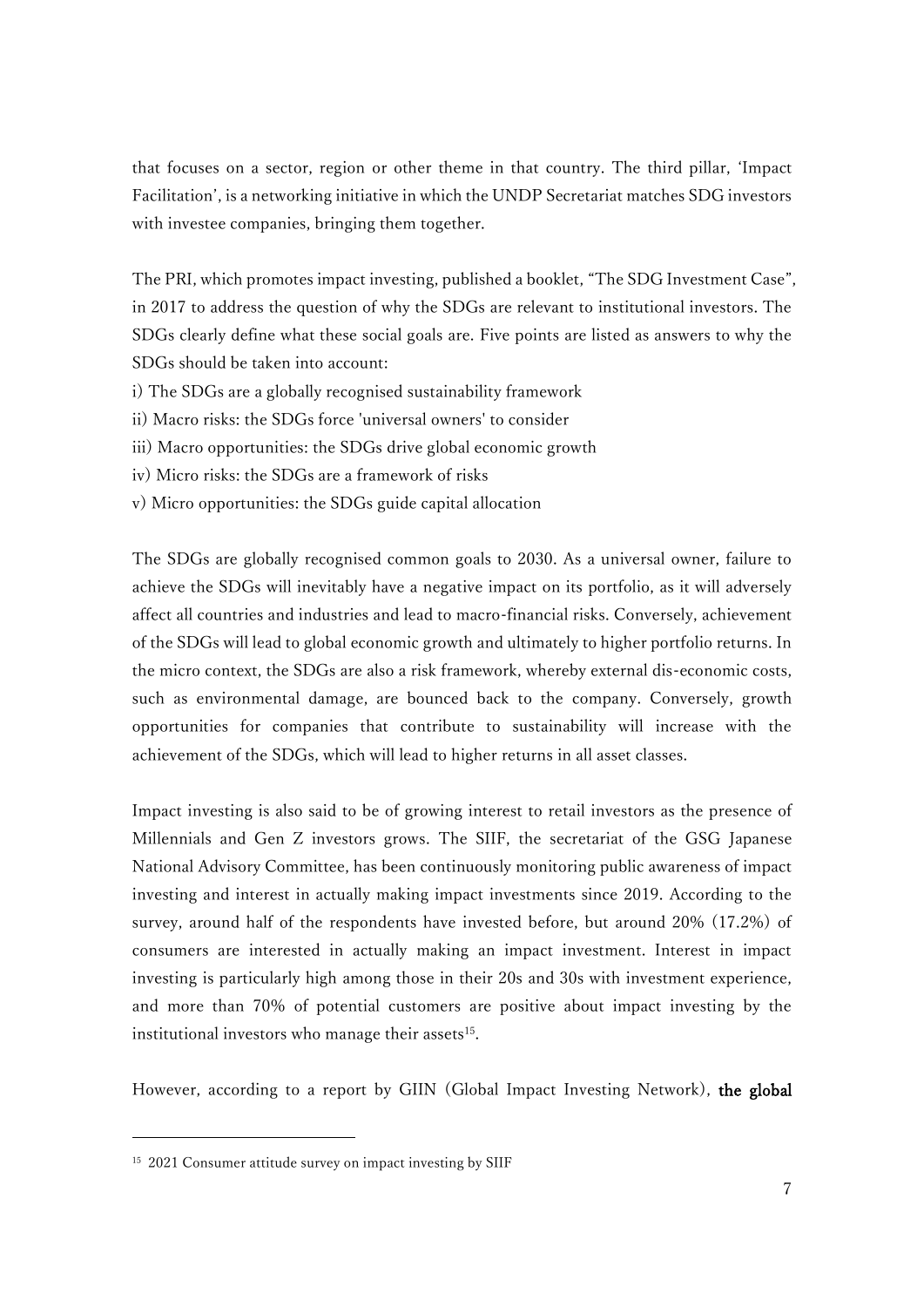# market for impact investing is still only USD 715 billion in 2020, although data show a 40% year-on-year increase<sup>16</sup> , and represents only 2% of total ESG investments. This is only about 2% of the total ESG investment balance.

So why is the balance of impact investment still so small? There are several possible reasons:

- i) Insufficient awareness of impact investing across the investment chain.
- ii) Methods for evaluating impact investment performance are immature.
- iii) Insufficient disclosure of environmental and social data on impact investment outcomes
- iv) Undeveloped relationship between impact investing and fiduciary responsibility.

This paper will therefore focus on the relationship between 'impact investing and fiduciary responsibility'.

# 2. the PRI's approach to 'impact investing and fiduciary responsibility'

The PRI, UNEP-FI and the Generation Foundation have developped "A Legal Framework for Impact: Sustainability impact in investor decision-making", prepared in collaboration with Freshfields Bruckhaus Deringer LLP ("Freshfields Report") in 2021. It analyses the impact of the legal framework on investment decisions with sustainability impact in 11 regions/countries (EU, Australia, Brazil, Canada, China, France, Japan, South Africa, Netherlands, UK and USA). It discusses whether the pursuit of impact investment goals is contrary to fiduciary responsibility.

This report represents the third generation of fiduciary duty considerations. The first generation report, issued in 2005 by the same law firm, concluded that 'it is clearly permissible, and even required, to consider ESG factors for investment returns'17. This is said to have resulted in the launch of PRI in 2006. The second generation of PRI and UNEP-FI research went further, concluding that "failure to consider ESG factors affecting corporate value in investment practice is a breach of fiduciary responsibility".

This third-generation report focuses on impact investing, but uses the term 'investing for sustainability impact' (IFSI) rather than 'impact investing'. This IFSI is defined as "an investment approach that seeks to deliberately influence the behaviour of investee companies

<sup>16</sup> <https://impactinvestment.jp/impact-investing/market.html>

<sup>&</sup>lt;sup>17</sup> Freshfields Bruckhaus Deringer LLP (2005) "A legal framework for the integration of environmental, social and governance issues into institutional investment"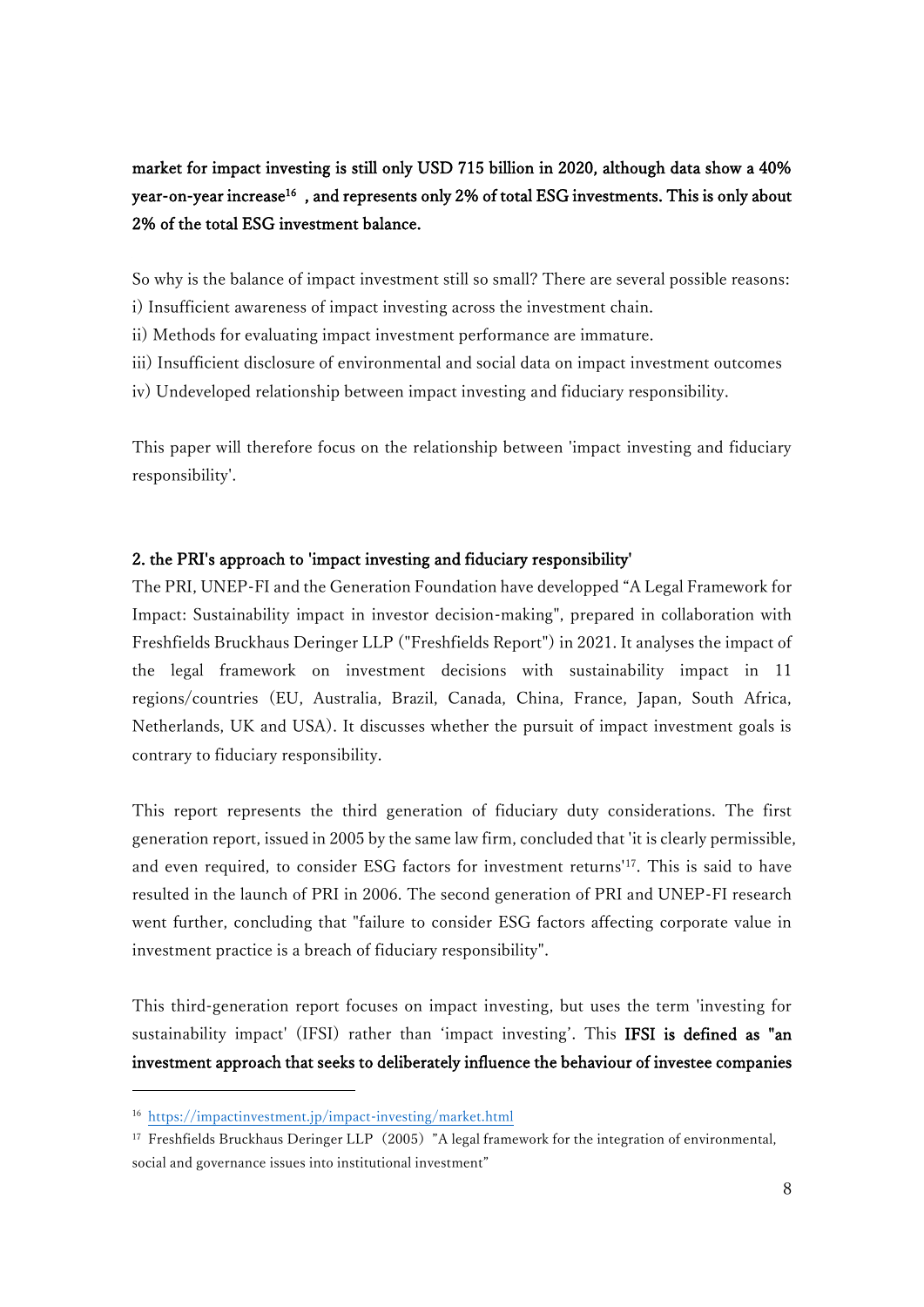and third parties in a measurable way". If an investment provides economic, environmental and social objectives at the same time, it may be included in impact investment.

IFSIs are classified into two types: - Instrumental IFSIs: where the achievement of sustainability impact targets is a means to an operational return objective.

# -Instrumental IFSIs: where achieving sustainability impact targets is a means to an operational return target.

-Ultimate ends IFSI (IFSI): where the creation of sustainability impact is an end in itself, irrespective of the investment return target.

The conclusion of the report is that "if the former is an instrumental IFSI, then institutional investors are likely to be allowed to pursue impact because achieving specific impact targets is a means of achieving investment returns and, conversely, they pursue impact in order to achieve investment returns". In other words, the third generation of reports has revealed a positive conclusion: 'If it is effective in achieving investment returns, impact should be pursued in addition to ESG factors'. It is envisaged that more than 4,000 signatory institutional investors worldwide will be encouraged to pursue impact investing in a way that leads to a return on their investments. While this will not immediately lead to a dramatic increase in the amount of impact investment, it is an important breakthrough, at least in terms of creating a legal environment.

# 3.GPIF's ESG Investment Initiatives and SDGs Initiatives

As an asset owner in Japan, the GPIF was a pioneer in the full-fledged promotion of ESG investment. An investor like GPIF, which has a gigantic amount of investments and manages a broadly diversified portfolio across global capital markets, is called a "universal owner". The pension funds managed by the GPIF are used to reduce the burden of insurance premiums on the working-age population in the future. The GPIF is both a "universal owner" and a "cross-generational investor.

In order for the GPIF to earn stable returns over the very long term, it is important not only that the value of individual companies in which it invests grow over the long term, but also that the capital markets as a whole to grow in a sustainable and stable manner.

The earth can no longer tolerate the damage done to the environment by corporations that have not paid the costs of their negative externalities. The negative impact of environmental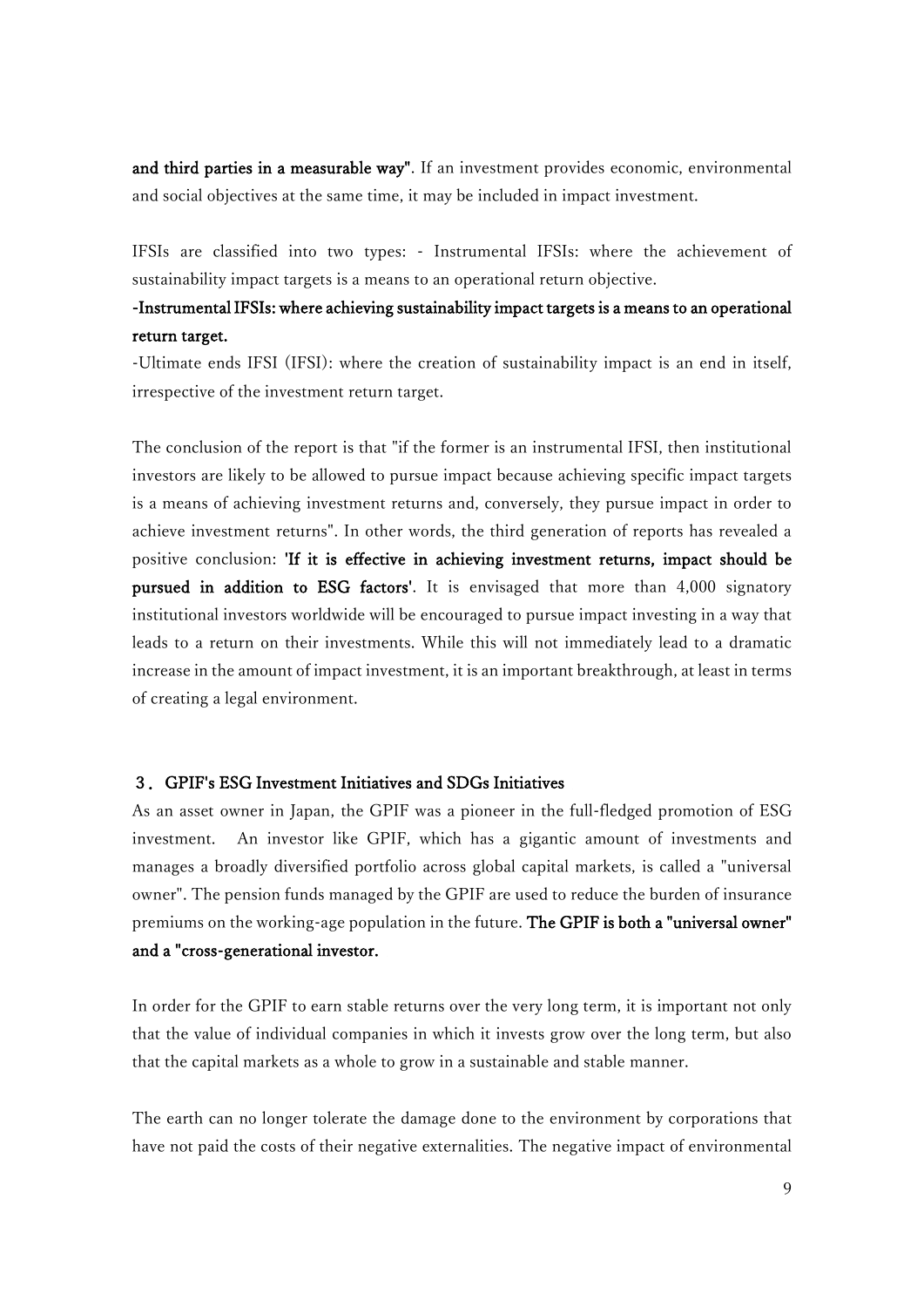problems (E), also known as "Planetary Boundary18," on capital markets is becoming more serious. Some companies are also experiencing significant social problems (S), such as human rights abuses, including child labor in their supply chains, where manufacturers outsource their production. There are also companies with governance problems (G), such as a dysfunctional board of directors that overlooks the CEO's misconduct, resulting in significant losses to shareholders. Thus, analyzing investments from an ESG perspective is essential to minimizing risk and pursuing sustainable investment returns.

The GPIF has been a full-fledged ESG investor since becoming a PRI signatory in 2015. The GPIF has made the PRI signature a requirement for asset managers when selecting external asset management firms. In addition, in FY2017, the company began investing in stocks based on 'ESG indices'. ESG indices are indexes in which ESG index companies such as MSCI, S&P and FTSE evaluate investee's ESG initiatives based on non-financial information disclosed by the company and decide which stocks to include in the index.

As of the end of FY2020, the total amount of assets under passive management linked to the seven ESG indices is approximately 10.6 trillion yen (as of the end of March 2021). In October 2017, GPIF revised its investment principles to promote investments that take ESG factors into account not only in equities but also in all other assets, including bonds.



Source: GPIF « ESG Report 2019 « 19

<sup>18</sup>

<sup>19</sup> https://www.gpif.go.jp/en/investment/GPIF\_ESGREPORT\_FY2019.pdf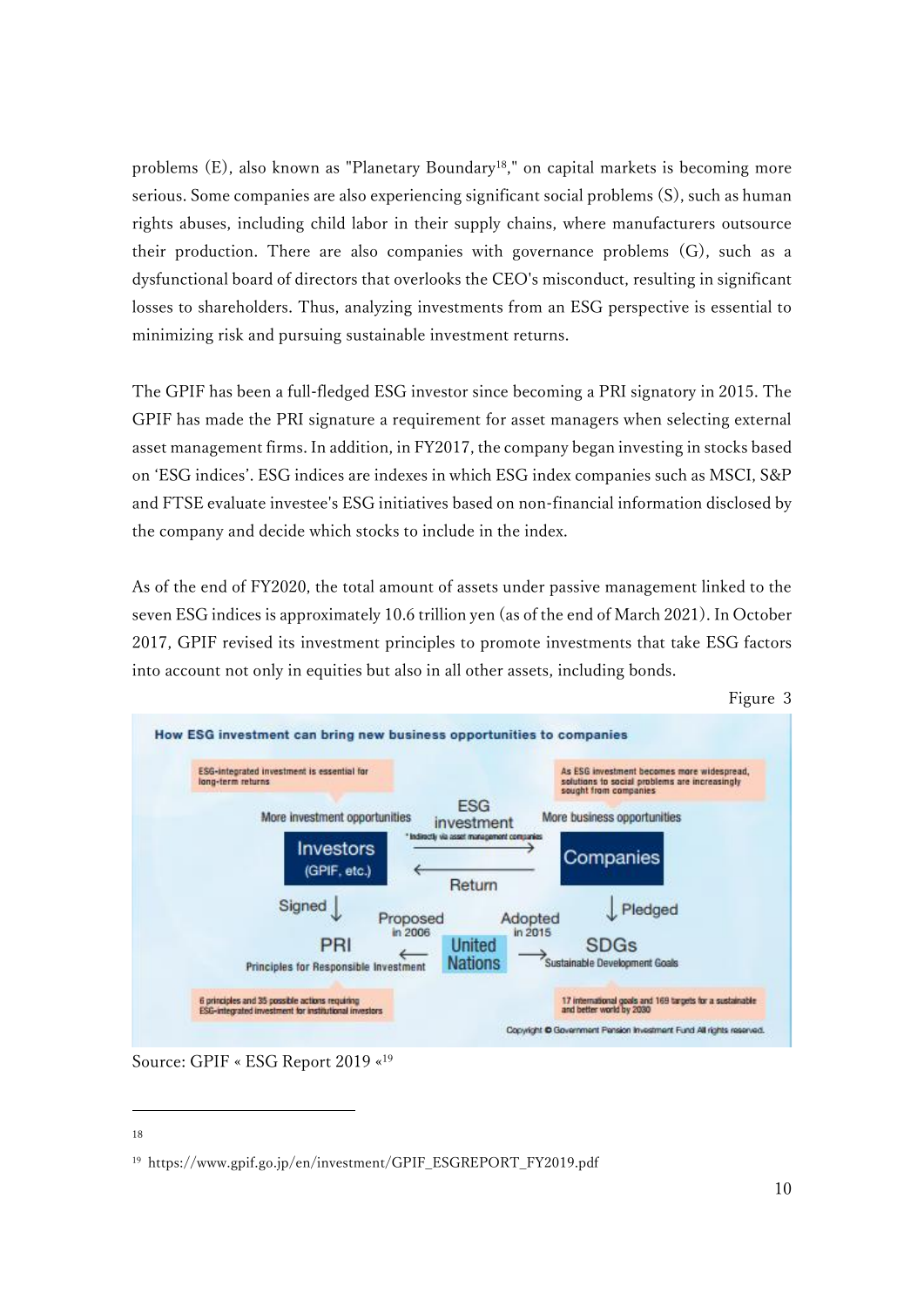GPIF has summarized that ESG investment and SDG management of portfolio companies are two sides of the same coin, as shown in Figure 3 20 . The GPIF's "ESG Activity Report 2020" describes ESG & SDGs as follows:

'ESG issues considered in ESG investments and the goals and targets of the SDGs have many points in common, and as a result, ESG investments will make a significant contribution to the achievement of the SDGs. The achievement of the SDGs and the realization of a sustainable economy and society will lead to higher long-term returns for the GPIF on the assets it manages.'

However, in the column on the same page, GPIF states that the it does not engage in the impact investing:

'We will promote investments that consider ESG, and we thus integrate ESG factors into all aspects of our pension reserve management. On the other hand, GPIF does not conduct investment where the explicit purpose is to create some type of social impact, such as achieving the SDGs. As mentioned above, GPIF is required by law to manage pension reserves solely for the benefit of pension recipients from a long-term perspective, thereby helping to fund future pension benefits.

In this context, benefit is construed as economic benefit. The goal of GPIF's ESG investment is to ensure the economic benefit of pension recipients from a long-term perspective by reducing the negative impact of environmental and social issues on capital markets. For this reason, it was decided that, under existing legislation and the objective of investment behavior to be taken by the fund, GPIF would not make investments whose sole purpose was to "contribute to the solution of social problems." In general, there are many similarities between ESG investment and impact investment, and few investors may be clearly aware of the differences. We believe that GPIF's ESG investment will have an impact by enhancing companies' ESG activities and improving their ESG ratings, which will ultimately lead to the mitigation of risks and improvement of portfolio returns. Having said that, GPIF's ESG investment does not directly target social impact itself, which is the major difference with impact investment.<sup>21</sup>' (underlined part by author)

GPIF defines itself as a "universal owner" as well as a "trans-generational investor". As a Japanese national, I hope that GPIF will invest on the premise of maintaining a sustainable

<sup>20</sup> ESG Report 2019, p8 https://www.gpif.go.jp/en/investment/GPIF\_ESGREPORT\_FY2019.pdf

<sup>21</sup> ESG Report 2020, p9 https://www.gpif.go.jp/en/investment/GPIF\_ESGREPORT\_FY2020.pdf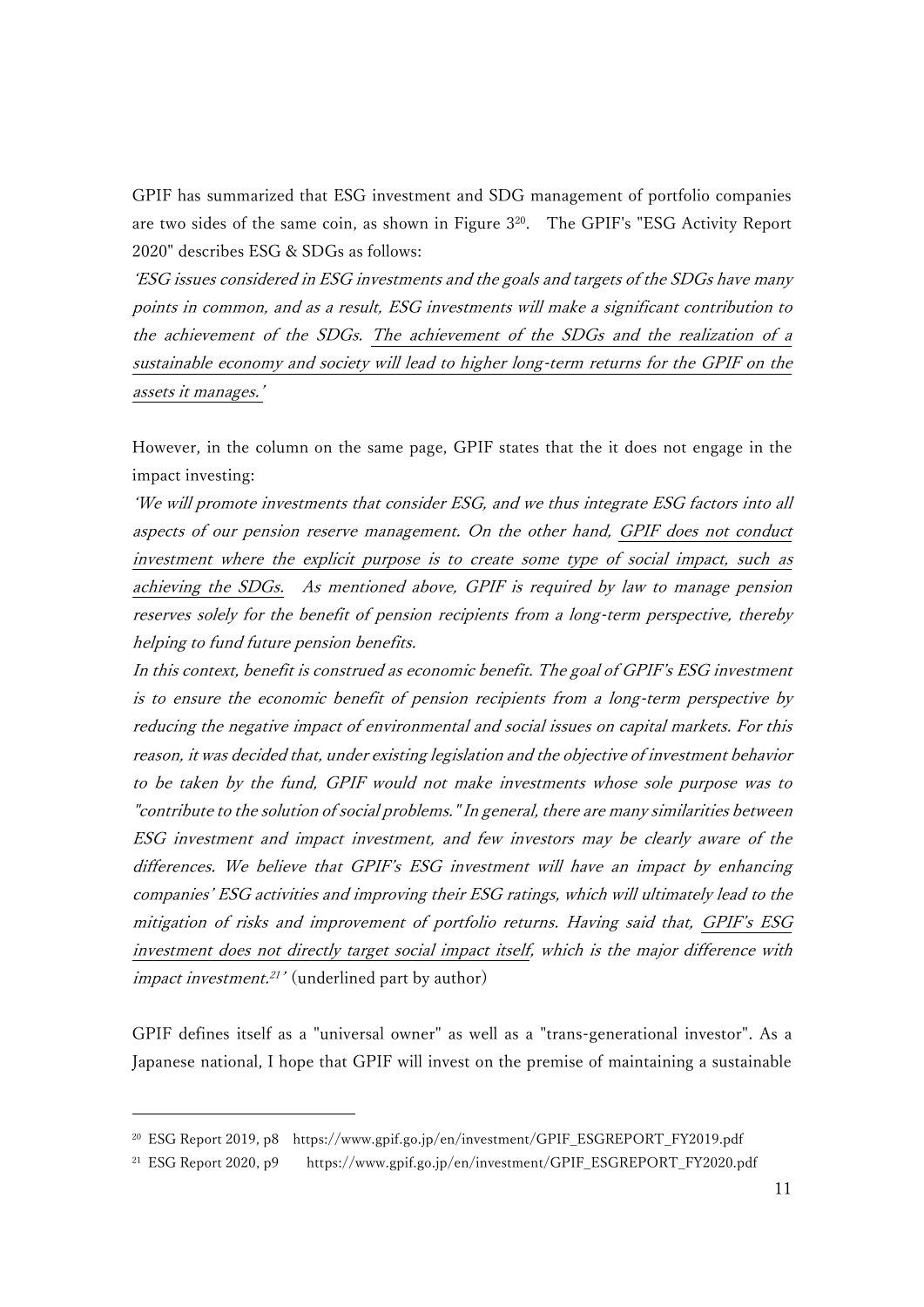social environment that is livable for future generations. The investment period is extremely long because GPIF considers not only the current generation but also the future generation's retirement security. If the GPIF fails to achieve the SDGs by 2030 and net zero by 2050, the world in which the beneficiaries of the GPIF will live cannot be considered as a society that can be inhabited only because of the economic benefits. The risks associated with not acting now are extremely high, especially with regard to climate change, because if it moves beyond the "planetary boundary", it will be irreversible and we cannot avoid catastrophic changes.

Many of the global companies in which the GPIF invests also create KPIs to manage their progress in achieving their SDGs targets and how to align their business strategies with the SDGs. PRI has been actively communicating the importance of the SDGs to signatories including GPIF<sup>22</sup>. GPIF has been positive about ESG investment because the Basic Policy for Reserves (BPR), to which the GPIF adheres to, was amended to clearly state a positive approach to ESG investment. However, GPIF denies impact investment and says explicitly that 'ESG investments made by the GPIF are not directly aimed at social impact itself' (ESG Report 2020, above).

In addition to climate change, the recent Corona Pandemic is bringing to an end the era of return maximizing within the certain risk investment schemes. There is even a view that a paradigm shift is taking place in society as a whole, in which the true purpose of investment can no longer be fulfilled unless it is accompanied by a social return. In this context, the Corona Pandemic has served as a catalyst for heightened interest in impact investing and the need to overcome new social issues through impact investing. In other words, it may be said that the future of sustainability is now in sight and impact investing can play a role in protecting a strong foundation for sustainability in the future.

GPIF recognizes that the achievement of the SDGs and the realization of a sustainable economy and society will lead to a long-term improvement in the overall return of the GPIF's assets under management. With the GPIF's mission to achieve "economic benefits," the practical choice is to implement ESG investments that address social issues as a means to improve long-term economic returns. If so, the following investments could be considered as aforementioned "Instrumental IFSI" in which "achieving sustainability impact goals becomes a means to achieve investment return goals.

<sup>22</sup> "SDGInvestment Case" https://www.unpri.org/download?ac=5909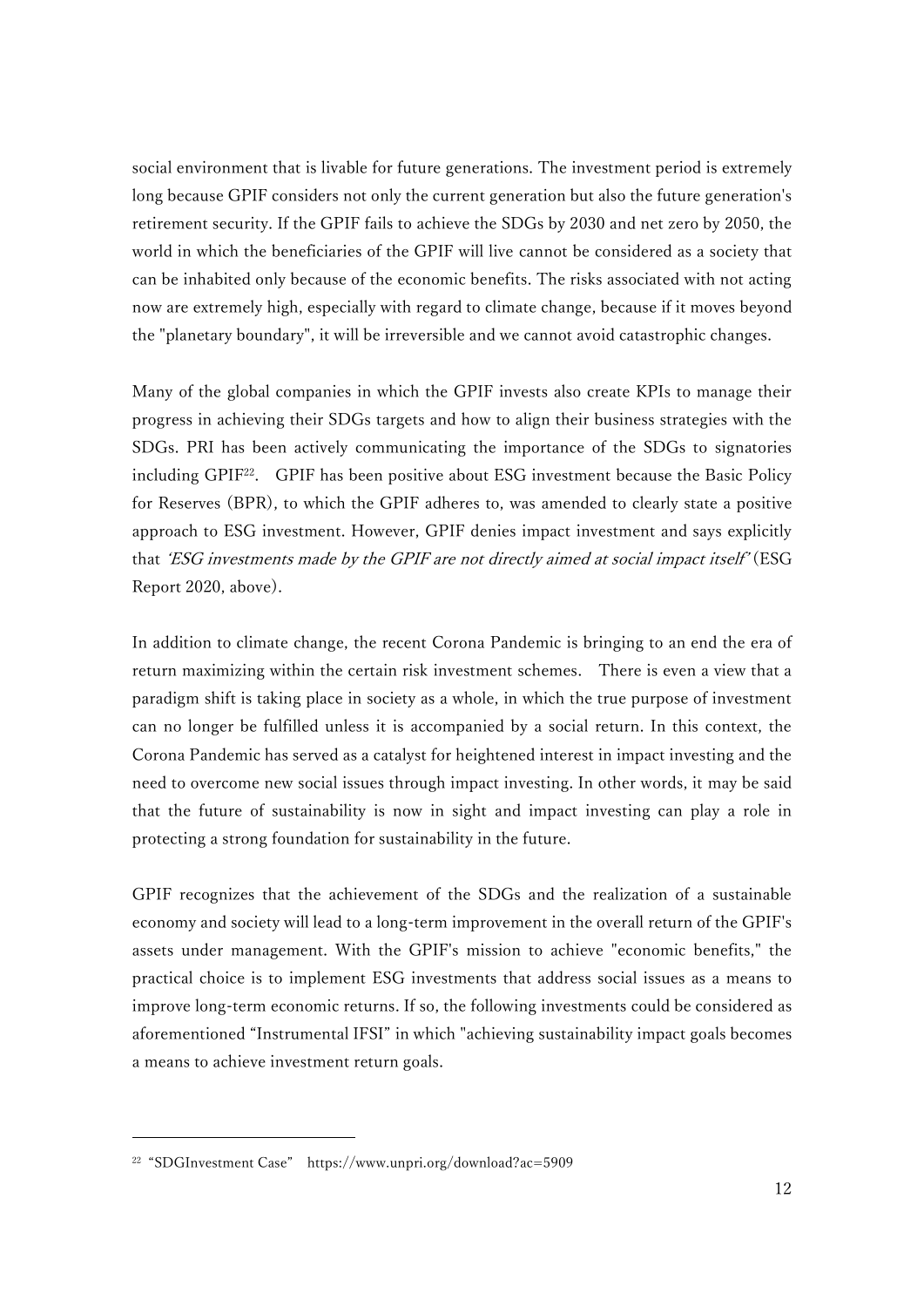For example, in bond investments, GPIF already invests in green bonds, social bonds, and sustainability bonds under the name of ESG investments, amounting to approximately 1.1 trillion yen as of the end of March 2021. This is simply a matter of classification, as ESG investments and impact investments are adjacent and overlap in some areas, as shown in Figure 2, and neither classification can be said to be wrong. For example, the "Study Session on Impact Investment" (a forum to deepen understanding of impact investment among financial market participants and government officials, and to discuss the significance and challenges of impact investment initiatives to solve social issues in Japan and abroad), jointly hosted by the Japanese FSA (Financial Services Agency) and the GSG Japanese National Advisory Committee, has been held to discuss the following topics: green bonds, social bonds and sustainability bond $2<sup>3</sup>$ . The purpose of the bond issue is to solve environmental and social problems, and is therefore discussed in the context of impact investing.

Recently GPIF has purchased the "Fight COVID 19" Social Bond, a corona bond issued by the African Development Bank (AfDB), as ESG investment. The project aims to support African countries in their response to the spread of the disease and mitigate the economic and social impact of the outbreak, and the funds raised through the bond issue are intended to create impact by promoting coronavirus antibody testing and supporting small and mediumsized enterprises. Similarly, GPIF has invested in corona bonds issued by the International Finance Corporation (IFC), the European Investment Bank (EIB), and the Islamic Development Bank (IsDB)<sup>24</sup>.

There are guidelines for issuing green bonds, social bonds, and sustainability bonds, respectively, and each time they are issued, a procedure is taken to certify that the bonds are in compliance. The cost of this part of the process must be borne by the investor. For example, Japanese FSA has established a Social Bond Guideline<sup>25</sup>. It says the process of evaluation and selection of the social goals and projects to be realized should be explained. Even if GPIF did not have the policy intention to select the bond from the beginning, and the bond was chosen as the final choice in the process of constructing the optimal portfolio, GPIF understands how the money will be used and has information about the social goals and progress of the project as a result.

<sup>23</sup> https://impactinvestment.jp/news/research/20210415.html

<sup>24</sup> GPIF ESG Report 2020, p. 21-22

<sup>25</sup> Outline of Social Bond Guideline (in Japanese)

https://www.fsa.go.jp/news/r3/singi/20211026-2/03.pdf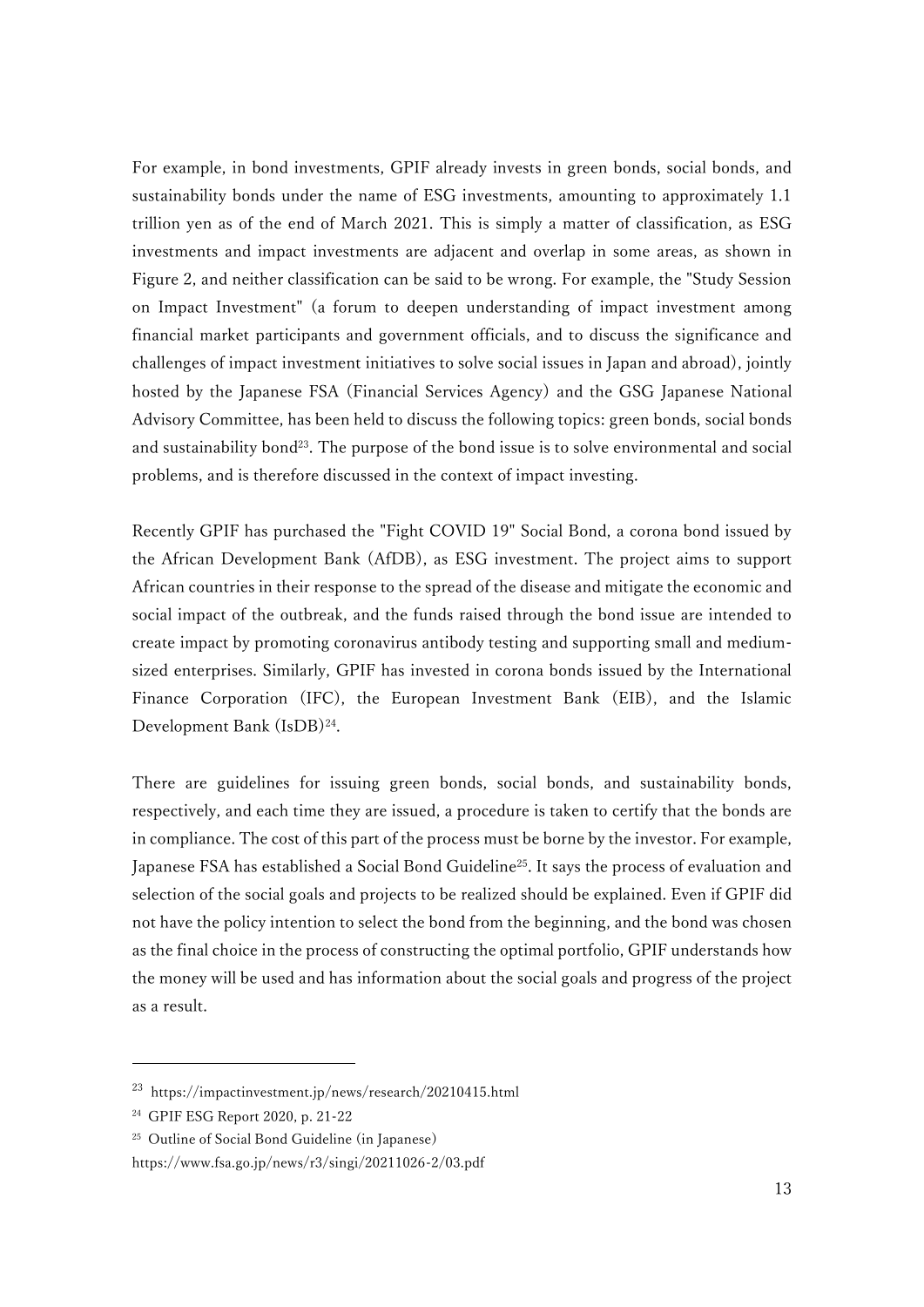In equity investments, since 2017, GPIF has also been managing money based on ESG indices by creating indices as thematic investments related to several environmental and social issues, with a balance of more than 10 trillion yen as of March 2021. S&P's domestic and The MSCI Japan Women's Activity Index and the Morningstar Gender Diversity Index for Developed Countries (excl. Japan) are indices that assess companies' efforts to promote gender equality, actively promote women in their workplaces, and provide information on their performance and achievements. These indices are designed to evaluate a company's efforts to promote gender equality and to increase the weight of investment in companies that have policies to actively promote women, create an environment for women, and achieve results<sup>26</sup>, which overlaps with SDG Goal 5 "Achieve Gender Equality. These "ESG index-based investments" are not simply the purchase of existing products because they provide economic benefits, but rather the GPIF deliberately chooses specific environmental and social issues on its own and uses them as a means to create an index on a theme related to that issue, selects entrusted asset managers, and makes ESG index investments. By selecting asset managers and investing in ESG indices, GPIF aims to achieve long-term economic returns.

In other words, GPIF's ESG investment activities, such as bond investments in the form of green bonds, social bonds, and sustainability bonds, as well as equity investments in themed ESG indices, do not primarily aim to solve environmental or social issues, however, they do aim to generate economic returns by investing in social and environmental issues as a means of generating economic returns. Therefore, they could be regarded as a type of instrumental IFSIs in that they are investments intended to simultaneously generate social and environmental impact as a means of generating economic returns (the area where the two overlap in Figure 2).

#### 4. Japan's Legal and Regulatory Framework for Fiduciary Responsibility

The legal environment has been one of the factors that have enabled asset owners such as the GPIF to fully embrace ESG investment. In Japan, fiduciary responsibility is defined in the Civil Code and the Companies Act as "the fiduciary has the duty to handle entrusted affairs with the care of a good manager in accordance with the purpose of the entrustment". Under the Public Pension Laws (National Pension Law and Employees' Pension Insurance Law), it is understood that GPIF is obligated to endeavor to obtain positive investment returns during the investment mandate period by using the care and ability expected of the firm.

<sup>26</sup> ESG Report 2020, p19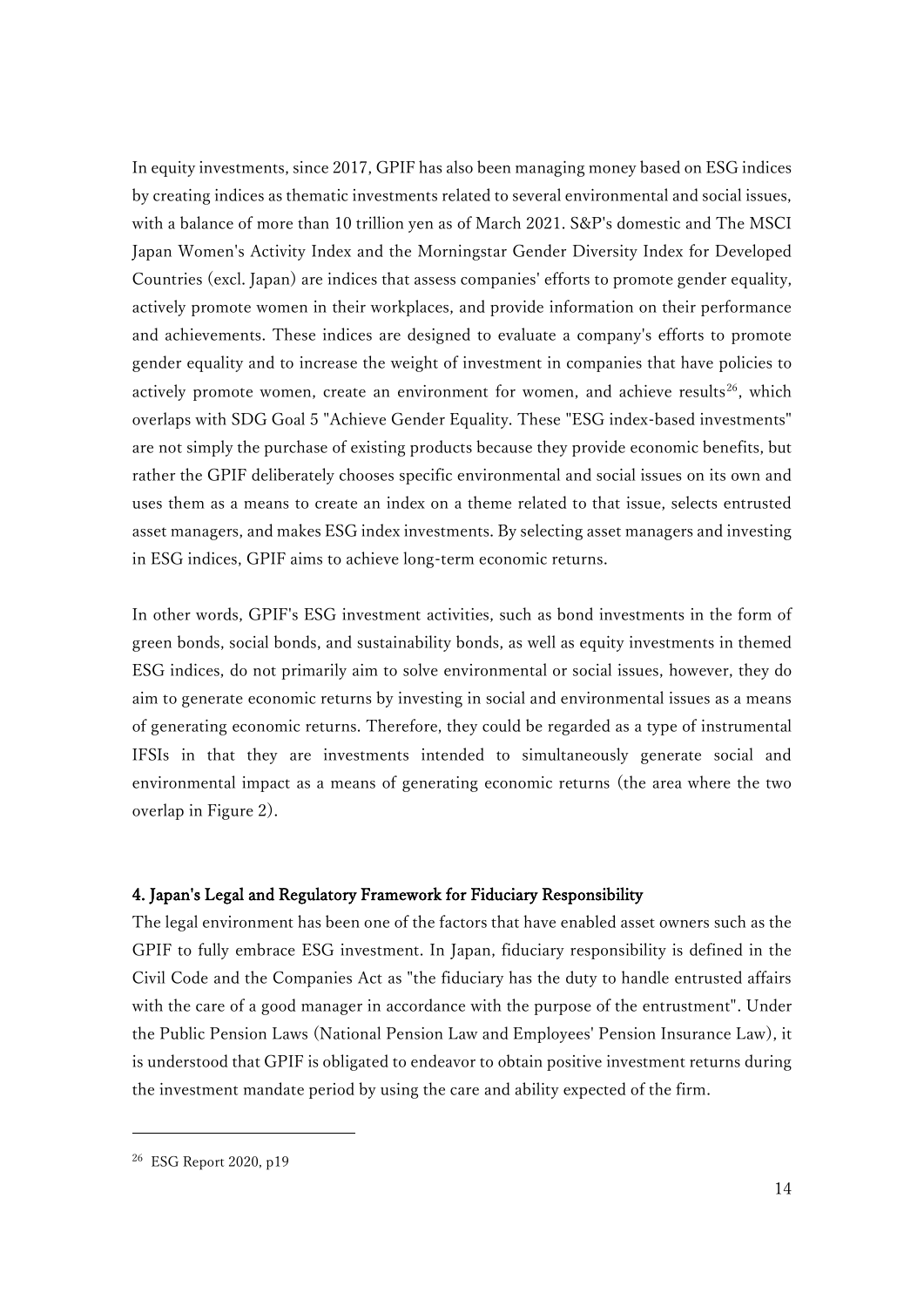However, it is stipulated that the investment of pension reserve funds is to be done "exclusively for the benefit of the insured". The Ministry of Health, Labour and Welfare (MHLW) has stated that it is prohibited to invest funds outside of the "solely for the benefit of the insured." The question of whether ESG factors are for other policy objectives or not has been one of the hot issues for responsible investment by public pensions in the past, and there were many negative opinions about it in Japan. The rules governing ESG investment for public pensions are the " Basic Policy for Reserves (BPR)" established by the Ministry of Health, Labor and Welfare (MHLW) and three other ministries<sup>27</sup> under the jurisdiction of mutual aid associations. BPR forms the basic framework for the management of public pension funds and are legally enforceable, applying not only to the GPIF but also to other mutual aid associations.

BPR was revised in February 2020, and now says that, "the reserve funds shall implement necessary initiatives by individually examining the promotion of investments that consider ESG (environmental, social and governance) as non-financial factors in addition to financial factors, from the viewpoint of securing long-term returns in the interest of beneficiaries<sup>28"</sup>. Public pensions now have a legal basis for promoting ESG investments

When considering impact investments aimed at achieving the SDGs, it is clear from the perspective of fiduciary responsibility that, in principle, it is not possible to make investments that have an impact without regard to investment returns in the management of public pension funds' reserves. Therefore, we should be cautious about impact investing where investment returns have lost their market competitiveness. On the other hand, given that ESG investments are promoted from the viewpoint that they are beneficial for increasing investment returns over the medium to long term, it is important to choose environmental and social issues on one's own initiative and use them as a means to make "investments with sustainability impact" that can be reasonably considered to lead to higher investment returns over the medium to long term. In other words, it may be possible to conduct instrumental IFSI. Furthermore, in the case of GPIF, if the public is demanding the achievement of the SDGs as an expression of their will, it is highly likely that it will gain the support of its beneficiaries for "investments that bring about sustainability impact" that contribute to the achievement of the SDGs. If the public shows support for leaving behind a livable and

<sup>&</sup>lt;sup>27</sup> Ministry of Finance, Ministry of Internal Affairs and Communications, Ministry of Education, Culture, Sports, Science and Technology

<sup>28</sup> BPR Article 32, GPIF Investment Principal Statement Article 4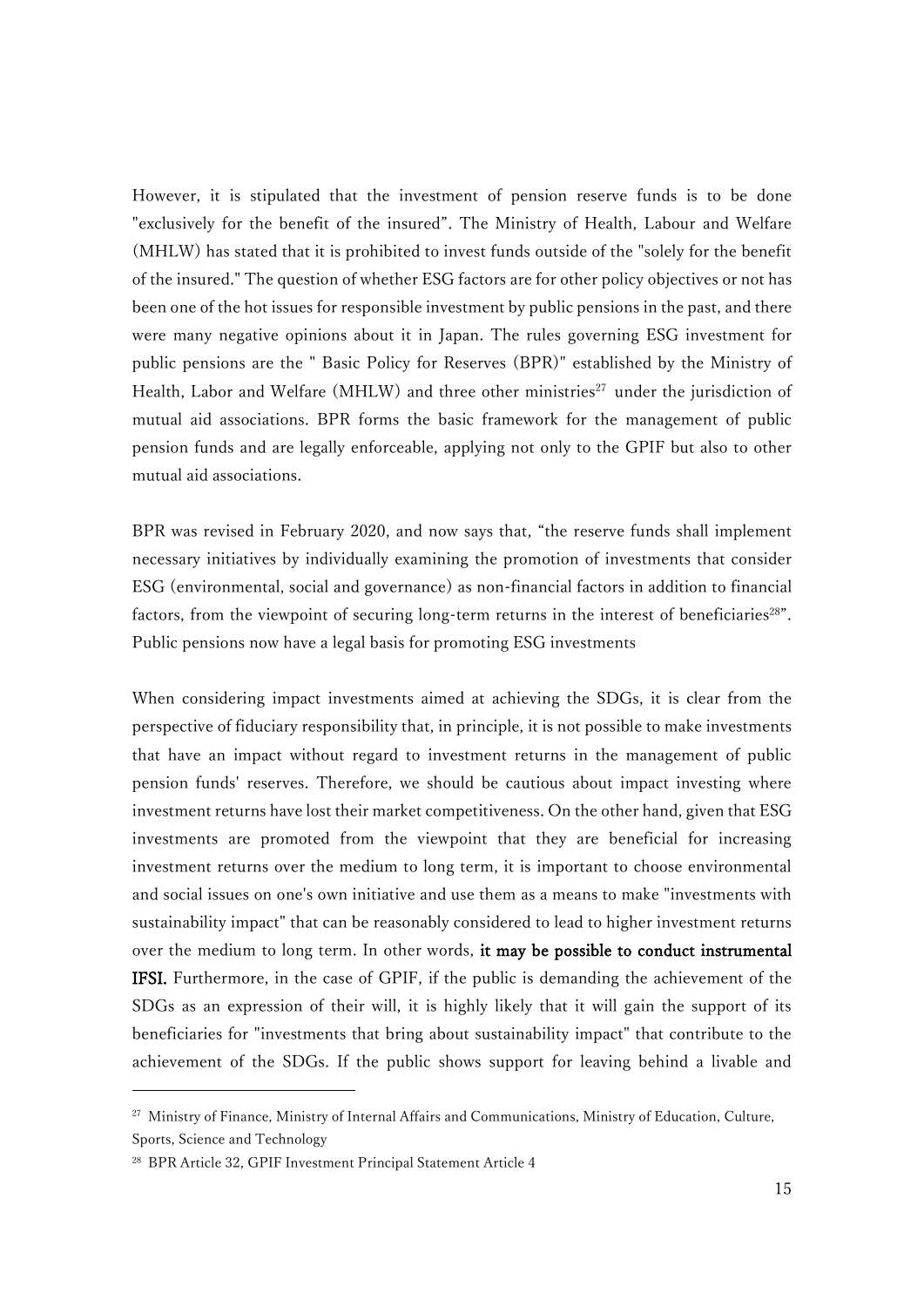sustainable world for their children and grandchildren through public pension fund management, there may be no problem in fulfilling their duty of care from the perspective of fiduciary responsibility.

## 5. Personal Proposal for Future Direction

GPIF has developed a logic in its ESG Activity Report that ESG investments contribute to the achievement of the SDGs while skillfully steering the line between ESG investments and impact investments, but the following improvements could be made:

First, the GPIF should disclose the impact of green bonds, social bonds, and sustainability bonds in its ESG activity report to determine whether the purpose of the issuance has been achieved. Analyzing impact is not an easy task, but the impact-weighted accounting method<sup>29</sup>, which has been rapidly developed in recent years, would be worth exploring for the GPIF. Impact-weighted accounting integrates impact and benefits by converting impact into monetary terms, with the aim of incorporating it into existing accounting systems.

Second, the report states, "In order to reduce the negative impact of environmental and social issues and improve the long-term return of the entire investment portfolio, we will promote ESG-conscious investment not only in equities, but also in other assets such as bonds<sup>30</sup>." However, there may be room for improvement in terms of accountability and how much additional cost was required for the issuance.

Thirdly, as far as possible, GPIF should disclose impact analysis information on equity thematic index investment, which tackles the SDGs goals. Specifically, the GPIF discloses the SDG positive impact of its entire domestic and international equity portfolio in the "Analysis of Profit Opportunities through Contributions to the SDGs" section of its ESG Activity Report. It is of great interest to the public to closely follow how domestic and foreign equity indices focusing on corporate greenhouse gas emissions contribute to SDG Goal 13 and how the "MSCI Japan Women's Index" and the "Morningstar Developed Countries (excluding Japan) Gender Diversity Index" have contributed to corporate efforts for gender equality, SDG Goal 5.

<sup>29</sup> https://www.hbs.edu/impact-weighted-accounts/Documents/Impact-Weighted-Accounts-Report-2019\_preview.pdf

<sup>30</sup> GPIF ESG Report 2020, p. 21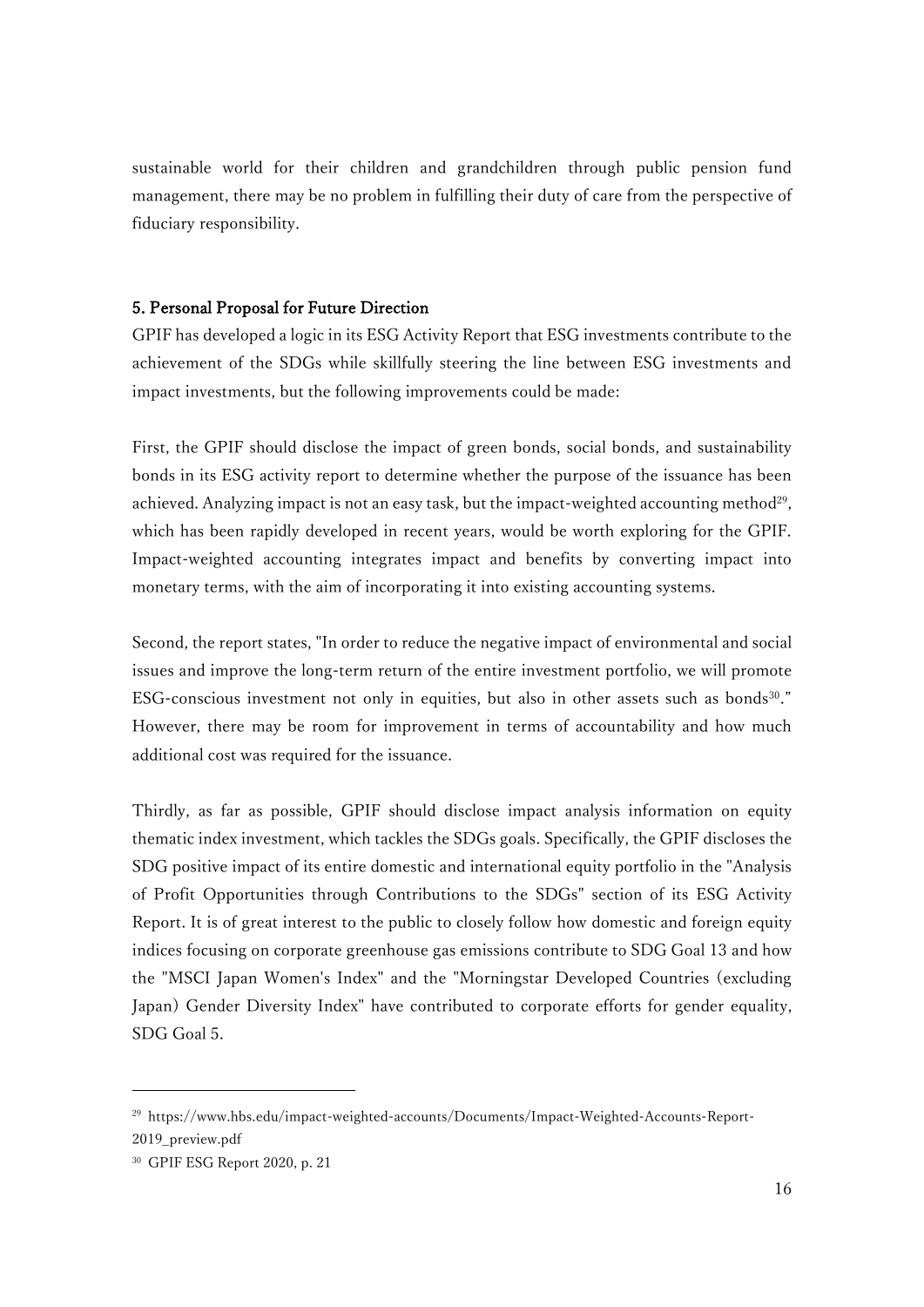Fourth, the declining birthrate and aging society are serious social issues for Japan. Since one of the biggest challenges for the future of public pensions is "ensuring the sustainability of pension finances by increasing the labour participation rate<sup>31</sup>," why not develop an index that aims to "improve the labour participation rate" as an equity index for Japan's public pension funds? Since disclosure of information on ESG's 'S' has been progressing over the past few years, it would be a good idea to develop a new theme for ESG indexes.

Fifth, in engagement, the GPIF encourages asset managers to actively discuss critical ESG issues with investees<sup>32</sup>. Since GPIF already invests with an awareness of the SDGs, why not monitor the companies in which it invests in relation to the indexes and have the asset managers check their progress on how they are contributing to the achievement of the SDGs? ESG investments do not take into account the social return (impact) generated by the economic return. Impact investing, on the other hand, evaluates the intended social return (impact) in addition to the economic return. The GPIF also assesses the indirect contribution of its equity portfolio to solving the social issues identified in the SDGs. The GPIF also compares foreign and Japanese companies to see how much their stock portfolios are indirectly contributing to solving the social issues outlined in the SDGs. The analysis shows that "Japanese companies have a lot of room to grow in terms of contribution to the SDGs and earning opportunities,<sup>33"</sup> so it is particularly important to consider the contribution of Japanese companies to SDG Targets 5 and 13. The improvement process will become clearer if asset managers are asked to engage with Japanese companies as a means to encourage them to fill the gaps.

Sixth, I would like to request that GPIF improve its accountability to the public. In other words, I would like to see the development of a system that allows for the description of the impact of investments that are effectively "investments with sustainability impact," i.e., Instrumental IFSIs. This may be interpreted as an omission simply because impact investment is not allowed under the current Japanese legal system. However, as GPIF has already accumulated close to 12 trillion yen in investments designed to have a social and environmental impact, it is necessary that the analysis of these investments should be passed on to the public. I would like to see the results of this investment fed back to the public in a way that is easy to understand. To that end, I would like to see the GPIF use its network of overseas public pension funds and domestic research institutions to conduct multifaceted research on

<sup>31</sup> Miki "The ESG Issues That Japan is First in Line to Face", 2016

<sup>32</sup> GPIF ESG Report 2020, p. 24

<sup>33</sup> GPIF ESG Report 2020, p. 24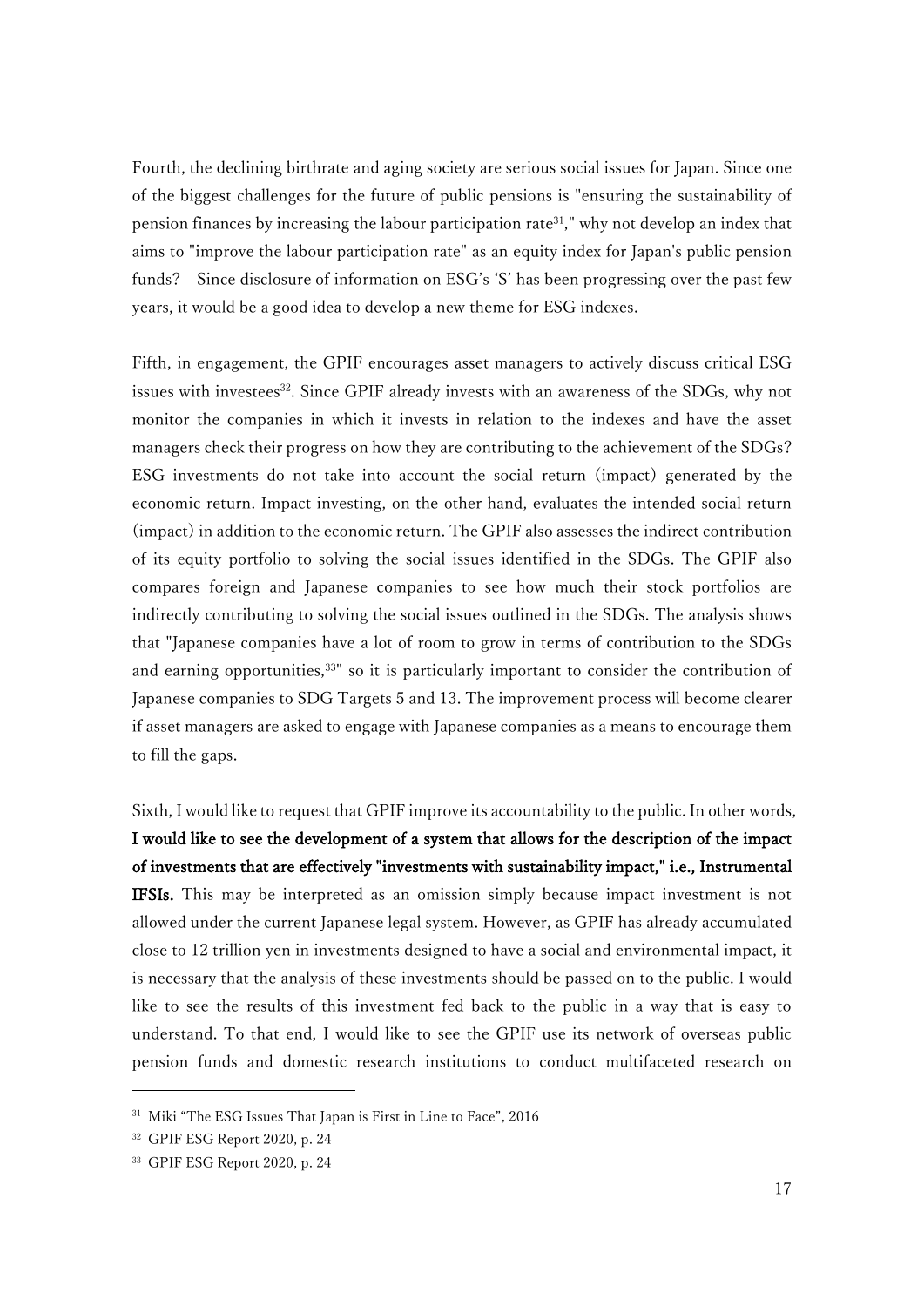Instrumental IFSI as a means of making investments that have a sustainability impact.

The seventh is the development of a legal environment in which the realization of sustainability impact becomes an important "means" for realizing economic return targets. The GPIF has traditionally employed an investment approach that can be seen as contributing to the resolution of SDG issues in both fixed income and equities, and has accumulated a sizable balance. If GPIF has been accumulating its balance by adopting the investment method that is regarded as the investment method for both bonds and stocks, why not consider revising BPR for the reserve fund to support the "instrumental IFSI (Investments with Sustainability Impact)" as stated in the Freshfields Report? In other words, "investments in which the achievement of sustainability impact goals is a means to realize the investment return goal" should be allowed. Contributing to the achievement of the SDGs is a way to avoid negative externalities and is essential to improving long-term economic returns and reducing risk. The concept of fiduciary responsibility, which only considers economic return, may also need to be reconsidered in light of the times.

Eighth. I would like PRI Japan to engage in constructive dialogue with GPIF and MHLW as a way to improve the legal environment. It may take time to revise BPR, but we need to persistently persuade the parties involved. I hope that the people of Japan should be able to create a sustainable, livable society for their children and grandchildren. I would like to see an objective survey conducted by PRI or a third-party organization to determine whether the public supports the idea of leaving a livable and sustainable world for their children and grandchildren.

GPIF is the world's largest asset owner with assets of ¥200 trillion. The era in which it is sufficient to invest only for the sake of Japan's insured population, as stipulated in the Employees' Pension Law, may be coming to an end. The world is taking the lead in achieving the globally agreed SDGs. The time has come for the GPIF to consider its role as an asset owner at the top of the investment chain that will lead the world in achieving the globally agreed-upon SDGs. The GPIF has a new mission: to encourage asset managers to help the companies in which they invest to achieve the SDGs through their asset management activities, based on the company's own corporate path. Of course, it is important to secure economic returns for the beneficiaries. However, the premise for this is a sustainable social and natural environment in which future generations can continue to live.

\*The opinions and evaluations contained herein are the author's own and not those of his/her institution.